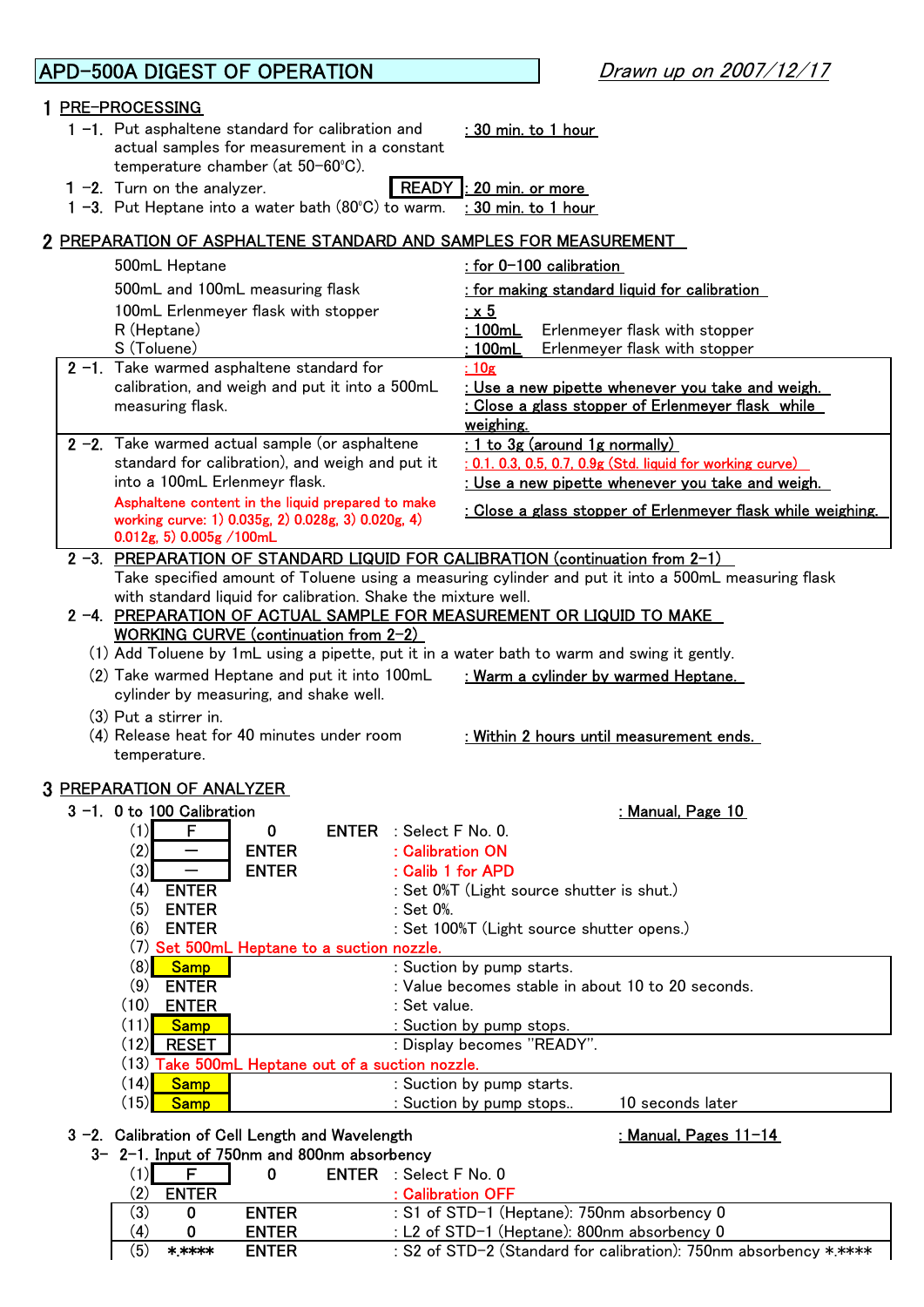|  | (6)        | $****$                       | <b>ENTER</b>                                                         |              | : L2 of STD-2 (Standard for calibration): 800nm absorbency *.****                  |
|--|------------|------------------------------|----------------------------------------------------------------------|--------------|------------------------------------------------------------------------------------|
|  |            |                              |                                                                      |              | S2: Standard for calibration taken (g) x 750nm absorbency (label on a bottle) / 10 |
|  |            |                              |                                                                      |              | L2: Standard for calibration taken (g) x 800nm absorbency (label on a bottle) / 10 |
|  | (7)        | <b>ENTER</b>                 | x 12 times                                                           |              |                                                                                    |
|  |            |                              |                                                                      |              | : Keep pressing until "READY" appears on a display.                                |
|  |            |                              | 3- 2-2. Calibration of cell wavelength                               |              |                                                                                    |
|  | (1)        | F                            | 0                                                                    | <b>ENTER</b> | : Select F No. 0                                                                   |
|  | (2)        | $\overline{\phantom{0}}$     | <b>ENTER</b>                                                         |              | : Calibration ON                                                                   |
|  | (3)        | —                            | <b>ENTER</b>                                                         |              | : Calib 2 for APD -> Set STD-1 Soln !                                              |
|  |            |                              | (4) Set 500mL Heptane to a suction nozzle.                           |              |                                                                                    |
|  | (5)        | <b>Samp</b>                  |                                                                      |              | : Suction by pump starts.                                                          |
|  | (6)        | <b>ENTER</b>                 |                                                                      |              | : Value becomes stable in about 10 to 20 seconds. $\rightarrow$ "0.00 0.00"        |
|  | (7)        | <b>ENTER</b>                 |                                                                      |              | : Set value.                                                                       |
|  | (8)        | <b>Samp</b>                  |                                                                      |              | : Suction by pump stops.                                                           |
|  | (9)        |                              | ake 500mL Heptane out of a suction nozzle.                           |              |                                                                                    |
|  | (10)       | <b>ENTER</b>                 |                                                                      |              | : Displays "Set STD-2 Soln !".                                                     |
|  |            |                              |                                                                      |              | (11) Set 500ml standard liquid for calibration to a suction nozzle.                |
|  | (12)       | <b>Samp</b>                  |                                                                      |              | : Suction by pump strts.                                                           |
|  | (13)       | <b>ENTER</b>                 |                                                                      |              | : Value becomes stable in about 10 to 20 seconds. $\rightarrow$ "**** ****"        |
|  | (14)       | <b>ENTER</b>                 |                                                                      |              | : Set value.                                                                       |
|  | (15)       | <b>Samp</b>                  |                                                                      |              | : Suction by pump stops.                                                           |
|  |            |                              |                                                                      |              | (16) Take standard for calibration out of a suction nozzle.                        |
|  | (17)       | <b>RESET</b>                 |                                                                      |              | : Displays "READY".                                                                |
|  |            | 3 -3. Making a Working Curve |                                                                      |              | : Manual, Page 25                                                                  |
|  |            | $3-3-1$ . Input operation    |                                                                      |              |                                                                                    |
|  | (1)        | F                            | 0                                                                    | <b>ENTER</b> | : Select F No. 0                                                                   |
|  | (2)        | <b>ENTER</b>                 |                                                                      |              | : Calibration OFF                                                                  |
|  | (3)        | <b>ENTER</b>                 | x 3 times                                                            |              | : for confirmation only                                                            |
|  | (4)        |                              |                                                                      |              |                                                                                    |
|  | (5)        | WT%                          | $*$ $**$                                                             | <b>ENTER</b> | : Input wt% of asphaltene standard for calibration                                 |
|  | (6)        |                              | Mabs * ***                                                           | <b>ENTER</b> | : Input soluble absorbency of standard for calibration                             |
|  |            |                              |                                                                      |              |                                                                                    |
|  | (7)        |                              | CAL-1 * ****                                                         | <b>ENTER</b> | : Input weight of standard for calibration $-1$ (dense liquid)                     |
|  | (8)        |                              | CAL-2 * ****                                                         | <b>ENTER</b> | : Input weight of standard for calibration $-2$                                    |
|  | (9)        |                              | CAL-3 * ****                                                         | <b>ENTER</b> | : Input weight of standard for calibration $-3$                                    |
|  | (10)       |                              | CAL-4 * ****                                                         |              | ENTER : Input weight of standard for calibration $-4$                              |
|  | (11)       |                              | CAL-5 * ****                                                         | <b>ENTER</b> | : Input weight of standard for calibration $-5$ (thin liquid)                      |
|  | (12)       | <b>ENTER</b>                 | x 10 times                                                           |              | : for confirmation only                                                            |
|  |            |                              |                                                                      |              | 3- 3-2. Confirmation of measuring parameters and change<br>: Manual, Pages $13-16$ |
|  | (1)        | F                            |                                                                      | <b>ENTER</b> | : Select F No. 0                                                                   |
|  | (2)        | $\mathbf 0$                  | <b>ENTER</b>                                                         |              | : Waiting time $\rightarrow$ 0 minute                                              |
|  | (3)        | 10                           | <b>ENTER</b>                                                         |              | : Pump 1 running time $\rightarrow$ 10 seconds                                     |
|  | (4)        | 10                           | <b>ENTER</b>                                                         |              | : Pump 2 running time $\rightarrow$ 10 seconds                                     |
|  | (5)        | 10                           | <b>ENTER</b>                                                         |              | : Cleaning time $\rightarrow$ 10 seconds                                           |
|  | (6)        |                              | CHG Seq 1-3?                                                         |              | : $1 \rightarrow$ without cleaning                                                 |
|  |            | 3                            | <b>ENTER</b>                                                         |              | : $2 \rightarrow$ with cleaning                                                    |
|  |            |                              |                                                                      |              |                                                                                    |
|  | (7)        |                              | Function $(0-9)$ ?                                                   | <b>RESET</b> | Displays "READY".                                                                  |
|  |            |                              | 3- 3-3. Input of calculation coefficient file                        |              | <u>: Manual, Page 16-18</u>                                                        |
|  | (1)        | F                            | 2                                                                    | <b>ENTER</b> | : Select F No. 2                                                                   |
|  | (2)        |                              | <b>ENTER</b>                                                         |              | : Specify File No.                                                                 |
|  | (3)        | <b>ENTER</b>                 | x 9 times                                                            |              | : for confirmation only                                                            |
|  |            |                              |                                                                      | <b>RESET</b> | : Displays "READY".                                                                |
|  | (4)        |                              | Function $(0-9)$ ?                                                   |              |                                                                                    |
|  |            |                              |                                                                      |              | 3- 3-4. Measurement of liquid prepared for a working curve<br>: Manual, Page 26    |
|  | (1)        | <b>Samp</b>                  | : Heptane is sucked.                                                 |              | : Mistake in suction can be avoided when suction line and                          |
|  | (2)        | <b>Samp</b>                  | : Pump stops.                                                        |              | pump are filled with Heptane before starting measurement.                          |
|  |            |                              |                                                                      |              | Put samples on a turn table in the order from dense to thin liquids.               |
|  |            | $(3)$ START                  |                                                                      |              | : Measurements start. : Must be done in the order from dense to thin liquids.      |
|  |            |                              |                                                                      |              | After measurements, suction line and pump muse be cleaned well.                    |
|  | (4)<br>(5) | <b>Samp</b>                  | : Toluene is sucked and drained.<br>: Heptane is sucked and drained. |              |                                                                                    |